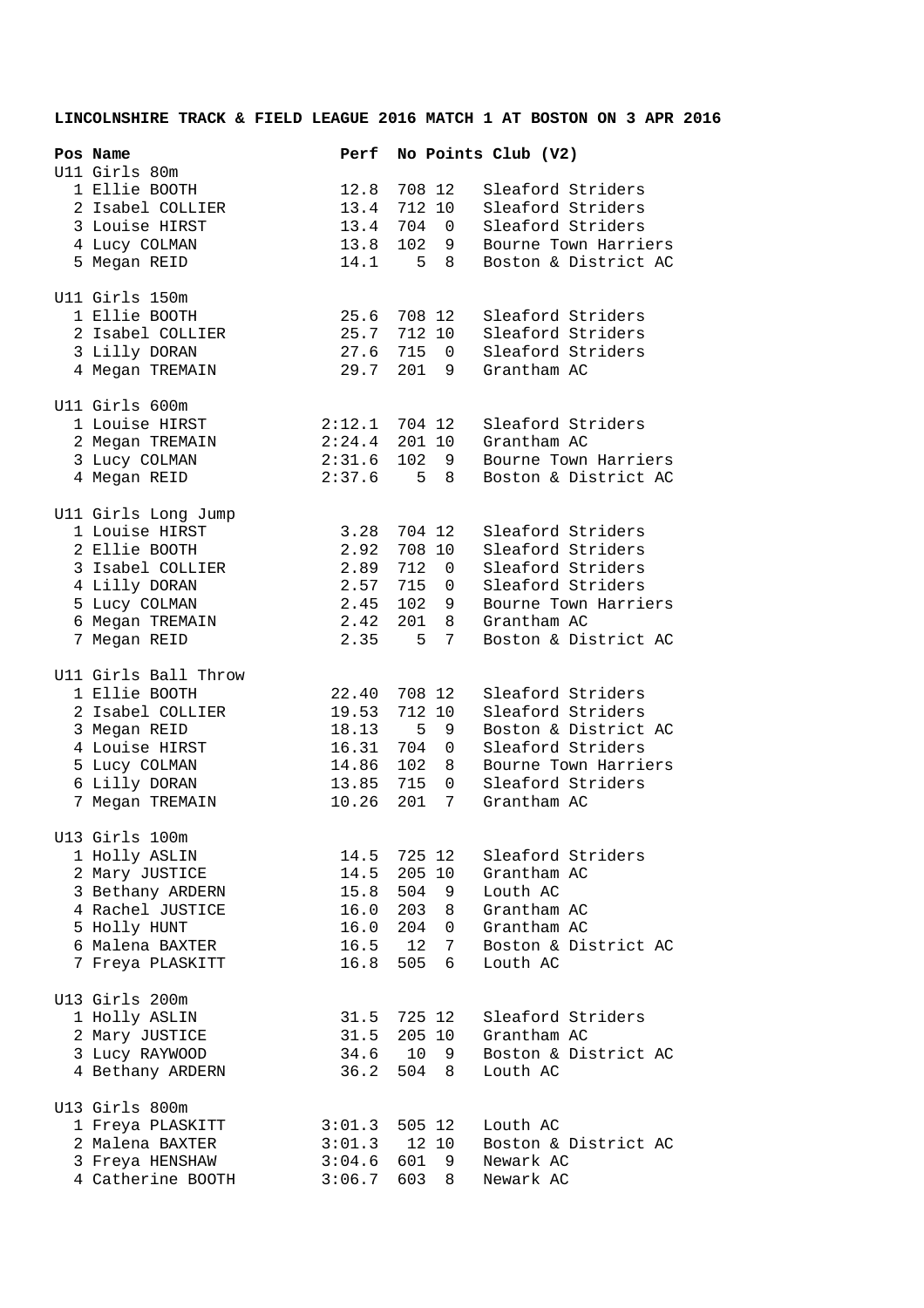| 5 Rachel JUSTICE                     | 3:07.4                   | 203    | 7      | Grantham AC                        |
|--------------------------------------|--------------------------|--------|--------|------------------------------------|
| U13 Girls 1500m<br>1 Amelia CHRISPIN | $5:42.6$ 667 12          |        |        | Newark AC                          |
| 2 Lucy RAYWOOD                       | $6:04.3$ 10 10           |        |        | Boston & District AC               |
| 3 Catherine BOOTH                    | $6:18.1$ 603 9           |        |        | Newark AC                          |
| 4 Ella louise ASBREY                 |                          |        |        | 6:47.6 702 8 Sleaford Striders     |
|                                      |                          |        |        |                                    |
| U13 Girls 70m Hurdles                |                          |        |        |                                    |
| 1 Ella louise ASBREY                 |                          |        |        | 14.2 702 12 Sleaford Striders      |
| U13 Girls Javelin                    |                          |        |        |                                    |
| 1 Holly HUNT                         |                          |        |        | 11.25 204 12 Grantham AC           |
| U13 Girls Long Jump                  |                          |        |        |                                    |
| 1 Ella louise ASBREY                 | 3.63 702 12              |        |        | Sleaford Striders                  |
| 2 Malena BAXTER                      | 3.56 12 10               |        |        | Boston & District AC               |
| 3 Freya HENSHAW                      | 3.24 601 9               |        |        | Newark AC                          |
| 4 Bethany ARDERN                     | 3.15 504 8               |        |        | Louth AC                           |
| 5 Lucy RAYWOOD                       | 3.06 10 7                |        |        | Boston & District AC               |
| 6 Holly HUNT                         |                          |        |        | 3.00 204 6 Grantham AC             |
| 7 Freya PLASKITT                     | 2.80 505 5               |        |        | Louth AC                           |
| U13 Girls Shot                       | 6.00 205 12              |        |        | Grantham AC                        |
| 1 Mary JUSTICE<br>2 Rachel JUSTICE   | 5.27 203 10              |        |        | Grantham AC                        |
| 3 Shannon CAVEN                      | 4.96 721 9               |        |        | Sleaford Striders                  |
| 4 Catherine BOOTH                    |                          |        |        | Newark AC                          |
| 5 Freya HENSHAW                      | 3.86 603 8<br>3.56 601 7 |        |        | Newark AC                          |
|                                      |                          |        |        |                                    |
| U15 Girls 100m                       |                          |        |        |                                    |
| 1 Jessica OATES                      | 14.0 242 12              |        |        | Grantham AC                        |
| 2 Evie ODLIN                         | 14.4 510 10              |        |        | Louth AC                           |
| 3 Erin DISDELL                       | 14.4 703 9               |        |        | Sleaford Striders                  |
| 4 Beatrice SPENDLOVE                 | 15.1 512 8               |        |        | Louth AC<br>Louth AC               |
| 5 Ellie ODLIN                        | 15.2 509 0               | 11     | 7      |                                    |
| 6 Alicia BAXTER                      | 16.2                     |        |        | Boston & District AC               |
| U15 Girls 200m<br>1 Jessica OATES    | 30.2 242 12              |        |        | Grantham AC                        |
| 2 Helen BRAYBROOK                    | 31.1                     |        | 211 10 | Grantham AC                        |
|                                      |                          |        |        |                                    |
| U15 Girls 800m                       |                          |        |        |                                    |
| 1 Helen BRAYBROOK                    | $2:33.3$ $211$ $12$      |        |        | Grantham AC                        |
| 2 Evie ODLIN                         | $2:38.8$ 510 10          |        |        | Louth AC                           |
| 3 Lauren OWENS                       | $2:51.8$ 689 9           |        |        | Newark AC                          |
| 4 Ellie ODLIN                        |                          |        |        | 2:55.4 509 8 Louth AC              |
| 5 Alicia BAXTER                      |                          |        |        | $3:26.2$ 11 7 Boston & District AC |
| U15 Girls 1500m                      |                          |        |        |                                    |
| 1 Molly PEEL                         | 5:42.5                   |        | 107 12 | Bourne Town Harriers               |
| U15 Girls 3000m                      |                          |        |        |                                    |
| 1 Elin JAMES                         | $11:32.6$ 106 12         |        |        | Bourne Town Harriers               |
| 2 Hannah REID                        | $11:46.0$ 511 10         |        |        | Louth AC                           |
|                                      |                          |        |        |                                    |
| U15 Girls Discus                     |                          |        |        |                                    |
| 1 Molly PEEL                         | 8.10                     | 107 12 |        | Bourne Town Harriers               |
|                                      |                          |        |        |                                    |

U15 Girls Hammer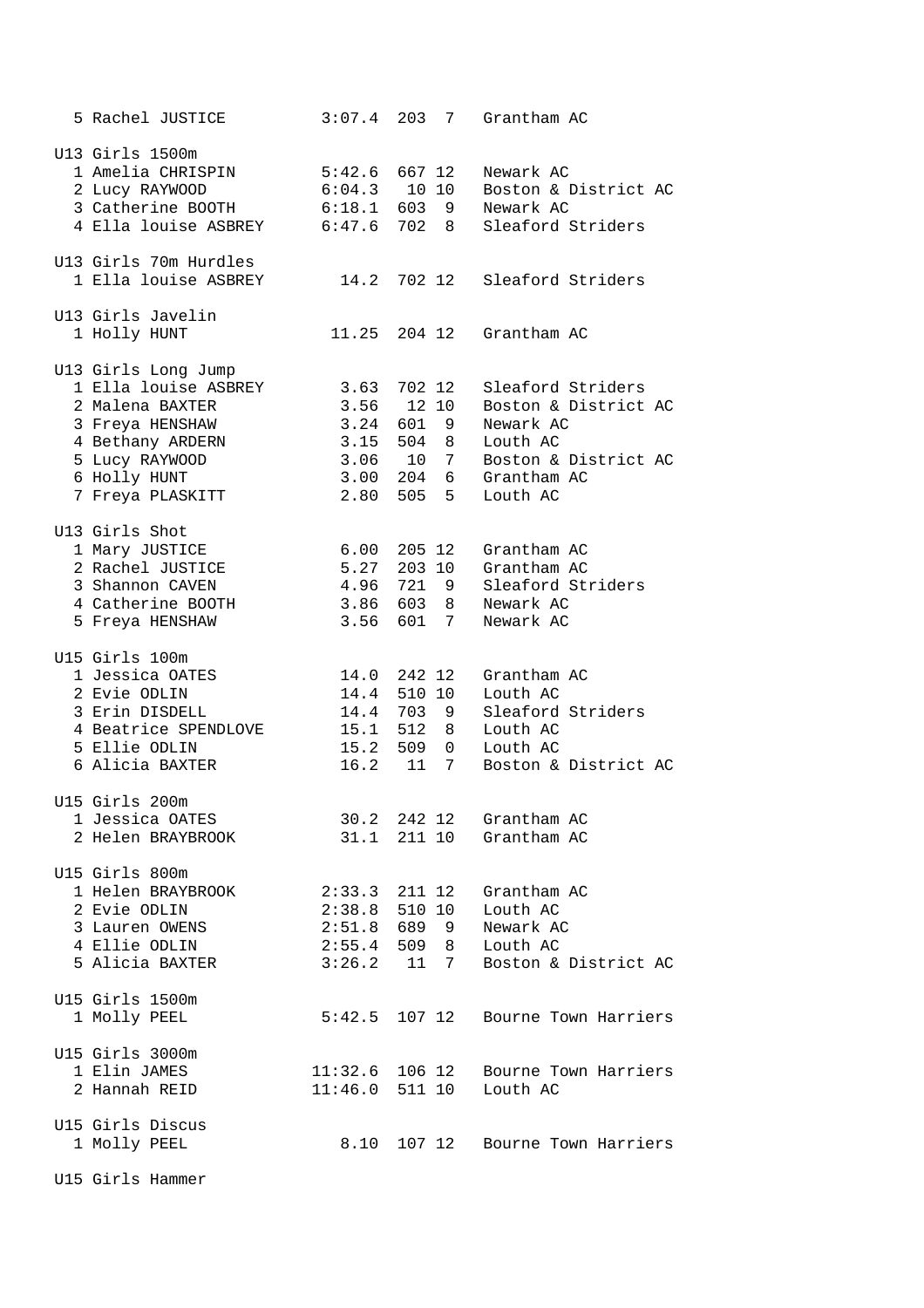| 1 Tilly OWENS                                                                                                                    |       | 16.87 690 12                                                                             | Newark AC                                                                                               |
|----------------------------------------------------------------------------------------------------------------------------------|-------|------------------------------------------------------------------------------------------|---------------------------------------------------------------------------------------------------------|
| U15 Girls High Jump<br>1 Tilly OWENS<br>2 Beatrice SPENDLOVE                                                                     |       | 1.40 690 12<br>1.05 512 10                                                               | Newark AC<br>Louth AC                                                                                   |
| U15 Girls Javelin<br>1 Alicia BAXTER<br>2 Helen BRAYBROOK                                                                        | 13.33 | 11 12<br>11.36 211 10                                                                    | Boston & District AC<br>Grantham AC                                                                     |
| U15 Girls Long Jump<br>1 Erin DISDELL<br>2 Tilly OWENS<br>3 Lauren OWENS<br>4 Elin JAMES<br>5 Beatrice SPENDLOVE<br>6 Molly PEEL |       | 4.31 703 12<br>4.10 690 10<br>3.86 689 9<br>3.65 106 8<br>$3.54$ $512$ 7<br>$3.06$ 107 6 | Sleaford Striders<br>Newark AC<br>Newark AC<br>Bourne Town Harriers<br>Louth AC<br>Bourne Town Harriers |
| U15 Girls Pole Vault<br>1 Lauren OWENS                                                                                           |       | 2.20 689 12                                                                              | Newark AC                                                                                               |
| U15 Girls Shot<br>1 Elin JAMES<br>2 Erin DISDELL                                                                                 | 5.45  | 6.47 106 12<br>703 10                                                                    | Bourne Town Harriers<br>Sleaford Striders                                                               |
| U17 Women 100m<br>1 Abbie BYRON<br>2 Eleanor MILLER<br>3 Ella OWEN                                                               |       | 14.6 649 10<br>14.7 720 9                                                                | 13.4 221 12 Grantham AC<br>Newark AC<br>Sleaford Striders                                               |
| U17 Women 200m<br>1 Abbie BYRON<br>2 Ella OWEN<br>3 Keeley CAVEN                                                                 | 33.5  | 27.9 221 12<br>32.2 720 10<br>722 9                                                      | Grantham AC<br>Sleaford Striders<br>Sleaford Striders                                                   |
| U17 Women 800m<br>1 Amber OWENS<br>2 Eleanor MILLER                                                                              |       | $2:23.9$ 634 12<br>$2:45.9$ 649 10                                                       | Newark AC<br>Newark AC                                                                                  |
| U17 Women 1500m<br>1 Laura BURLES                                                                                                |       |                                                                                          | 5:21.0 609 12 Newark AC                                                                                 |
| U17 Women 80m Hurdles<br>1 Katie MACINTOSH                                                                                       |       | 13.0 685 12                                                                              | Newark AC                                                                                               |
| U17 Women Discus<br>1 Florence IRELAND                                                                                           |       | 16.04 236 12                                                                             | Grantham AC                                                                                             |
| U17 Women Hammer<br>1 Gabbie LORD                                                                                                | 28.15 | 222 12                                                                                   | Grantham AC                                                                                             |
| U17 Women High Jump<br>1 Eve JACOBS                                                                                              | 1.45  | 243 12                                                                                   | Grantham AC                                                                                             |
| U17 Women Javelin<br>1 Eleanor MILLER                                                                                            |       | 15.80 649 12                                                                             | Newark AC                                                                                               |
| U17 Women Long Jump<br>1 Florence IRELAND                                                                                        | 4.26  | 236 12                                                                                   | Grantham AC                                                                                             |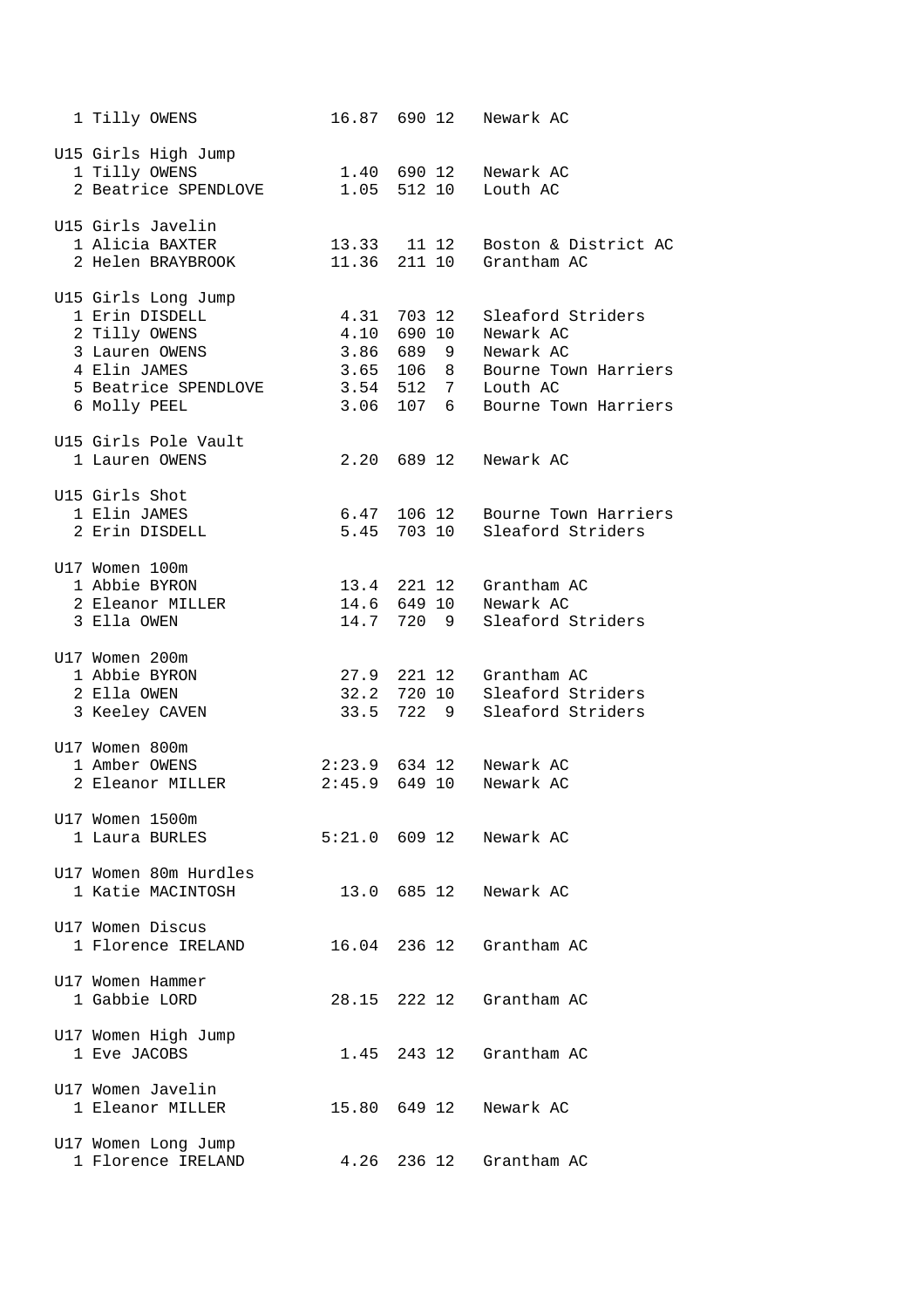| U17 Women Shot<br>1 Ella OWEN<br>2 Gabbie LORD                                                |                | 7.42 720 12                              | Sleaford Striders<br>6.63 222 10 Grantham AC                                              |
|-----------------------------------------------------------------------------------------------|----------------|------------------------------------------|-------------------------------------------------------------------------------------------|
| U20 Women 100m<br>1 Eden SANDY<br>2 Keating WALTERS<br>3 Emily ASHCROFT                       |                | 13.9 621 12<br>14.1 616 10<br>14.7 709 9 | Newark AC<br>Newark AC<br>Sleaford Striders                                               |
| U20 Women 200m<br>1 Eden SANDY<br>2 Keating WALTERS<br>3 Emily ASHCROFT<br>4 Natalie STAINTON |                | 29.4 621 12                              | Newark AC<br>29.9 616 10 Newark AC<br>31.1 709 9 Sleaford Striders<br>32.0 598 8 Louth AC |
| U20 Women 3000m<br>1 Kim NEWELL                                                               |                |                                          | $13:36.2$ 227 12 Grantham AC                                                              |
| U20 Women 100m Hurdles<br>1 Frances NUTTELL<br>2 Natalie STAINTON                             |                | 18.0 13 12<br>18.5 598 10                | Boston & District AC<br>Louth AC                                                          |
| U20 Women Discus<br>1 Amy NEWELL                                                              |                |                                          | 21.02 226 12 Grantham AC                                                                  |
| U20 Women Hammer<br>1 Chloe ROWBERRY                                                          |                | 24.00 620 12                             | Newark AC                                                                                 |
| U20 Women High Jump<br>1 Frances NUTTELL<br>2 Natalie STAINTON<br>3 Emily ASHCROFT            |                | 1.50 13 12<br>1.30 598 10<br>1.25 709 9  | Boston & District AC<br>Louth AC<br>Sleaford Striders                                     |
| U20 Women Javelin<br>1 Natalie STAINTON<br>2 Frances NUTTELL<br>3 Amy NEWELL<br>4 Kim NEWELL  | 19.43<br>11.00 | 23.25 598 12<br>13 10<br>227 8           | Louth AC<br>Boston & District AC<br>14.00 226 9 Grantham AC<br>Grantham AC                |
| U20 Women Long Jump<br>1 Frances NUTTELL<br>2 Natalie STAINTON<br>3 Amy NEWELL                | 4.78           | 13 12<br>4.18 598 10                     | Boston & District AC<br>Louth AC<br>3.90 226 9 Grantham AC                                |
| U20 Women Pole Vault<br>1 Amy NEWELL                                                          | 2.00           |                                          | 226 12 Grantham AC                                                                        |
| U20 Women Shot<br>1 Amy NEWELL<br>2 Kim NEWELL                                                | 4.88           | 6.03 226 12<br>227 10                    | Grantham AC<br>Grantham AC                                                                |
| SEN Women 800m<br>1 Kerry STAINTON                                                            |                | 2:49.7 600 12                            | Louth AC                                                                                  |
| SEN Women 1500m<br>1 Kerry STAINTON                                                           |                | $5:41.6$ 600 12                          | Louth AC                                                                                  |
| SEN Women 3000m<br>1 Kerry STAINTON<br>2 Emma PENSON                                          | 14:46.7        | $12:11.4$ 600 12<br>1 10                 | Louth AC<br>Boston & District AC                                                          |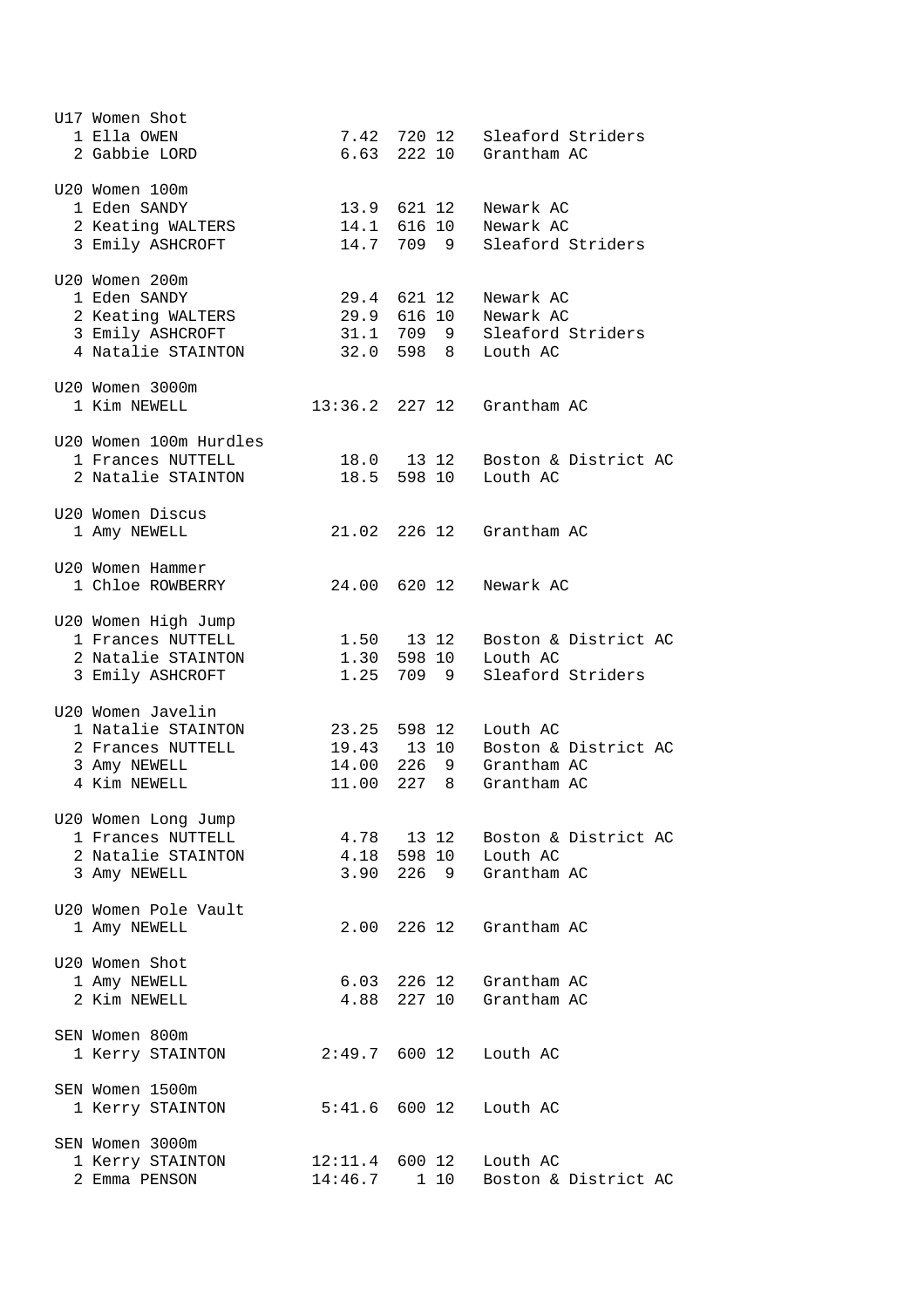| SEN Women Discus<br>1 Laura EVANS<br>2 Helen GILBERT<br>3 Trish HILL                                                     |                              |                                                                   | 24.88 239 12 Grantham AC<br>21.88 238 10 Grantham AC<br>16.63 671 9 Newark AC                                        |
|--------------------------------------------------------------------------------------------------------------------------|------------------------------|-------------------------------------------------------------------|----------------------------------------------------------------------------------------------------------------------|
| SEN Women Hammer<br>1 Helen GILBERT<br>2 Trish HILL<br>3 Laura EVANS                                                     |                              | 29.20 238 12<br>16.56 671 10                                      | Grantham AC<br>Newark AC<br>15.83 239 9 Grantham AC                                                                  |
| SEN Women Javelin<br>1 Helen GILBERT<br>2 Laura EVANS                                                                    |                              | 20.97 239 10                                                      | 28.73 238 12 Grantham AC<br>Grantham AC                                                                              |
| SEN Women Shot<br>1 Helen GILBERT<br>2 Laura EVANS                                                                       | 7.55                         |                                                                   | 9.91 238 12 Grantham AC<br>239 10 Grantham AC                                                                        |
| U11 Boys 80m<br>1 Flynn SLATER<br>2 Matthew HAWKRIDGE<br>3 Declan TEMPLETON<br>4 Owen JAMES<br>5 Arthur TOPHAM           | 14.5                         | $12.5$ $312$<br>13.0 104 10<br>501 7                              | Boston & District AC<br>Bourne Town Harriers<br>13.5 514 9 Louth AC<br>13.8 103 8 Bourne Town Harriers<br>Louth AC   |
| Ull Boys 150m<br>1 Matthew HAWKRIDGE                                                                                     |                              | 24.8 104 12                                                       | Bourne Town Harriers                                                                                                 |
| Ull Boys 600m<br>1 Declan TEMPLETON<br>2 Flynn SLATER<br>3 Owen JAMES<br>4 Arthur TOPHAM                                 | 2:24.3                       | 501 8                                                             | 2:00.3 514 12 Louth AC<br>$2:08.5$ 3 10 Boston & District AC<br>2:18.0 103 9 Bourne Town Harriers<br>Louth AC        |
| Ull Boys Long Jump<br>1 Flynn SLATER<br>2 Matthew HAWKRIDGE<br>3 Declan TEMPLETON<br>4 Arthur TOPHAM<br>5 Owen JAMES     | 3.26<br>1.92                 | 3.35 3 12<br>104 10<br>3.15 514 9<br>2.45 501 8<br>103 7          | Boston & District AC<br>Bourne Town Harriers<br>Louth AC<br>Louth AC<br>Bourne Town Harriers                         |
| Ull Boys Ball Throw<br>1 Flynn SLATER<br>2 Owen JAMES<br>3 Matthew HAWKRIDGE<br>4 Arthur TOPHAM                          | 20.92<br>16.90               | 22.52 3 12<br>103 10<br>17.92 104 9<br>501 8                      | Boston & District AC<br>Bourne Town Harriers<br>Bourne Town Harriers<br>Louth AC                                     |
| U13 Boys 100m<br>1 Ewan RODELL<br>2 Max ASLIN<br>3 Ronnie DAVEY<br>4 Hallam BEDFORD<br>5 Haddley BEDFORD<br>6 Ben BAILEY | 14.6<br>15.7<br>16.0<br>17.2 | 14.6 206 12<br>724 10<br>208 9<br>$8\quad 8$<br>16.8 9 7<br>716 6 | Grantham AC<br>Sleaford Striders<br>Grantham AC<br>Boston & District AC<br>Boston & District AC<br>Sleaford Striders |
| U13 Boys 200m<br>1 Peter BRAYBROOK<br>2 Ronnie DAVEY                                                                     | 31.0                         | 31.0 207 12<br>208 10                                             | Grantham AC<br>Grantham AC                                                                                           |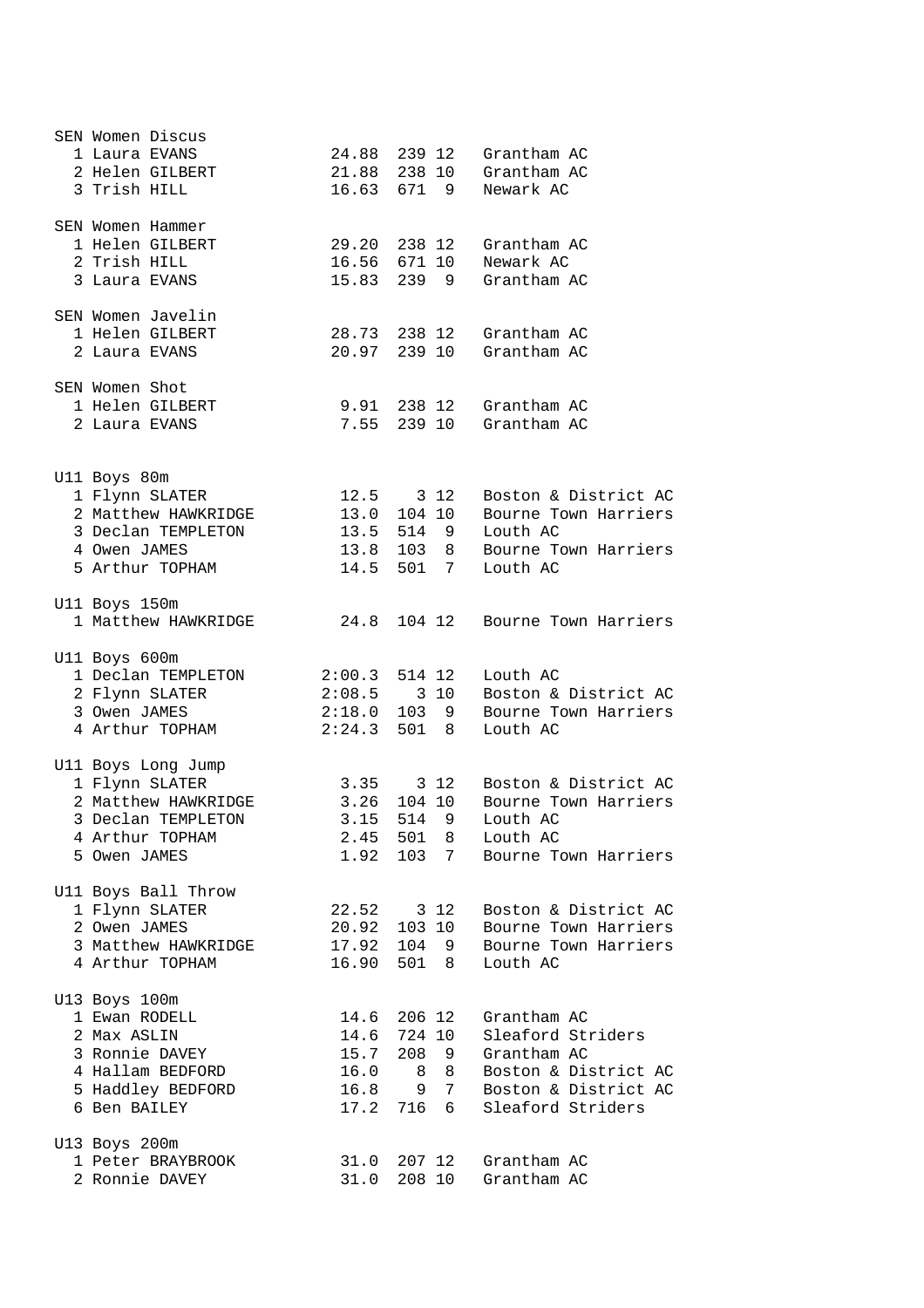| 3 Josh DORAN<br>4 Max ASLIN<br>5 Hallam BEDFORD<br>6 Matthew SPENDLOVE<br>7 Luke SAUNDERS                    | 31.9<br>32.0<br>35.0 8 7<br>35.8 503 6<br>39.3 710 0                                     | 714<br>724 8 | 9     | Sleaford Striders<br>Sleaford Striders<br>Louth AC<br>Sleaford Striders                | Boston & District AC      |
|--------------------------------------------------------------------------------------------------------------|------------------------------------------------------------------------------------------|--------------|-------|----------------------------------------------------------------------------------------|---------------------------|
| U13 Boys 800m<br>1 Peter BRAYBROOK<br>2 Josh DORAN<br>3 Matthew SPENDLOVE<br>4 Ben BAILEY<br>5 Luke SAUNDERS | $2:40.4$ 207 12<br>$2:54.4$ 714 10<br>$3:07.8$ 503 9<br>$3:25.0$ 716 8<br>$3:39.1$ 710 0 |              |       | Grantham AC<br>Sleaford Striders<br>Louth AC<br>Sleaford Striders<br>Sleaford Striders |                           |
| U13 Boys 1500m<br>1 Lucas GEORGE JONES<br>2 Ewan RODELL                                                      | 5:20.3 502 12<br>$5:26.4$ 206 10                                                         |              |       | Louth AC<br>Grantham AC                                                                |                           |
| U13 Boys 75m Hurdles<br>1 Lucas GEORGE JONES<br>2 Haddley BEDFORD                                            | 16.6 502 12<br>17.7 9 10                                                                 |              |       | Louth AC                                                                               | Boston & District AC      |
| U13 Boys High Jump<br>1 Haddley BEDFORD<br>2 Luke SAUNDERS<br>3 Ben BAILEY                                   | 1.00 9 12<br>0.90 710 10<br>$0.85$ 716 9                                                 |              |       | Sleaford Striders<br>Sleaford Striders                                                 | Boston & District AC      |
| U13 Boys Javelin<br>1 Ewan RODELL                                                                            |                                                                                          |              |       | 15.73 206 12 Grantham AC                                                               |                           |
| U13 Boys Long Jump<br>1 Ronnie DAVEY<br>2 Hallam BEDFORD<br>3 Matthew SPENDLOVE                              | 4.09 208 12<br>$3.36$ $810$<br>$3.04$ 503 9                                              |              |       | Grantham AC<br>Louth AC                                                                | Boston & District AC      |
| U15 Boys 100m<br>1 Jordan SEETUL-DREW<br>2 Caleb STEPHENSON<br>3 Toby ALEXANDER                              | 13.7 506 10<br>14.0                                                                      |              | 508 9 | 13.4 210 12 Grantham AC<br>Louth AC<br>Louth AC                                        |                           |
| U15 Boys 200m<br>1 Jordan SEETUL-DREW                                                                        |                                                                                          |              |       | 28.1 210 12 Grantham AC                                                                |                           |
| U15 Boys 300m<br>1 Rori RODELL                                                                               |                                                                                          |              |       | 48.4 209 12 Grantham AC                                                                |                           |
| U15 Boys 800m<br>1 Caleb STEPHENSON                                                                          |                                                                                          |              |       | 2:32.5 506 12 Louth AC                                                                 |                           |
| U15 Boys 1500m<br>1 Rori RODELL                                                                              |                                                                                          |              |       | 5:11.3 209 12 Grantham AC                                                              |                           |
| U15 Boys 3000m<br>1 Jevon GEORGE JONES                                                                       | $10:52.4$ 507 12                                                                         |              |       | Louth AC                                                                               |                           |
| U15 Boys 80m Hurdles<br>1 Oliver SIMMONDS                                                                    | 14.3                                                                                     |              | 6 12  |                                                                                        | Boston & District AC      |
| U15 Boys High Jump<br>1 Oliver SIMMONDS<br>2 Toby ALEXANDER                                                  | 1.65<br>1.25 508 10                                                                      |              |       | Louth AC                                                                               | 6 12 Boston & District AC |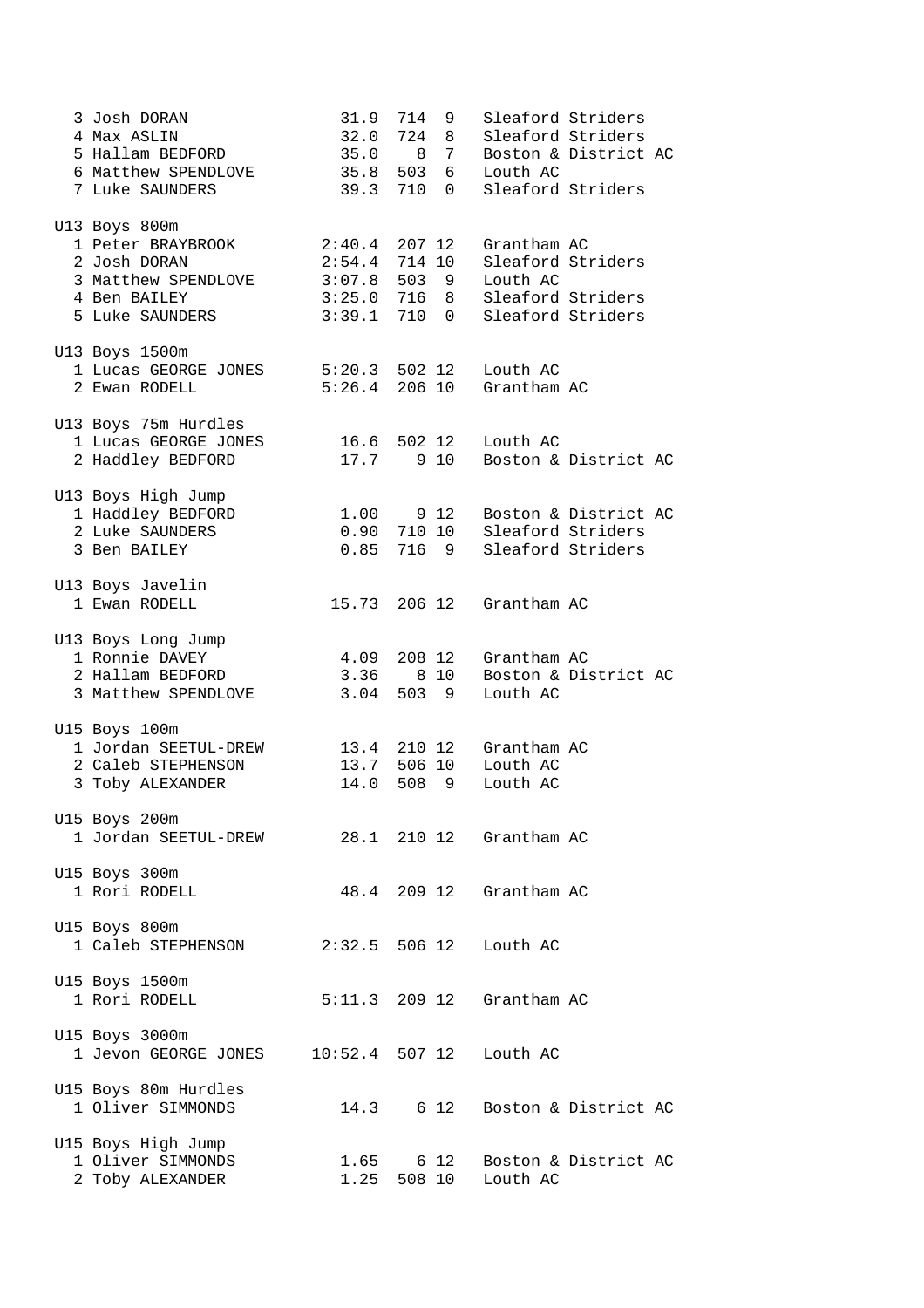| U15 Boys Javelin<br>1 Toby ALEXANDER                                                                                                 |                              |                                                  | 22.98 508 12 Louth AC                                                                                                                                        |
|--------------------------------------------------------------------------------------------------------------------------------------|------------------------------|--------------------------------------------------|--------------------------------------------------------------------------------------------------------------------------------------------------------------|
| U15 Boys Long Jump<br>1 Caleb STEPHENSON                                                                                             |                              |                                                  | 4.58 506 12 Louth AC                                                                                                                                         |
| U15 Boys Shot<br>1 Rori RODELL                                                                                                       |                              |                                                  | 5.04 209 12 Grantham AC                                                                                                                                      |
| U17 Men 100m<br>1 Praise OLALERE<br>2 C WINCHEST WRIGHT<br>3 Ricky RICHMOND<br>4 James HEBDEN<br>5 Joe BAUMBER<br>6 Robert JOHNSTONE |                              | 11.9 4 10                                        | 11.7 220 12 Grantham AC<br>Boston & District AC<br>12.1 607 9 Newark AC<br>12.3 723 8 Sleaford Striders<br>$12.3$ $219$ 7 Grantham AC<br>12.9 513 6 Louth AC |
| U17 Men 200m<br>1 Praise OLALERE<br>2 Joe BAUMBER<br>3 Robert JOHNSTONE                                                              |                              | 26.7 513 9                                       | 24.6 220 12 Grantham AC<br>25.7 219 10 Grantham AC<br>Louth AC                                                                                               |
| U17 Men 400m<br>1 Aaron HUNT<br>2 Rhys POTTER                                                                                        |                              |                                                  | 57.4 214 12 Grantham AC<br>59.8 218 10 Grantham AC                                                                                                           |
| U17 Men 800m<br>1 William TUCKER                                                                                                     |                              |                                                  | 2:16.1 215 12 Grantham AC                                                                                                                                    |
| U17 Men 1500m<br>1 Aaron HUNT                                                                                                        |                              |                                                  | $4:43.7$ 214 12 Grantham AC                                                                                                                                  |
| U17 Men 3000m<br>1 George HATTON                                                                                                     |                              |                                                  | $10:53.0$ 216 12 Grantham AC                                                                                                                                 |
| U17 Men 4 X 100m<br>1 Grantham AC                                                                                                    |                              |                                                  | 52.3 993 12 Grantham AC                                                                                                                                      |
| U17 Men Discus<br>1 William TUCKER<br>2 George HATTON                                                                                | 12.26                        | 20.67 215 12<br>216 10                           | Grantham AC<br>Grantham AC                                                                                                                                   |
| U17 Men Hammer<br>1 William TUCKER                                                                                                   |                              |                                                  | 6.34 215 12 Grantham AC                                                                                                                                      |
| U17 Men High Jump<br>1 Robert JOHNSTONE                                                                                              | 1.50                         | 513 12                                           | Louth AC                                                                                                                                                     |
| U17 Men Long Jump<br>1 James HEBDEN<br>2 Ricky RICHMOND<br>3 Max BALDWIN<br>4 Luke SAYER<br>5 George HATTON                          | 5.10<br>4.80<br>4.77<br>3.67 | 723 12<br>607 10<br>711 9<br>4.39 608 8<br>216 7 | Sleaford Striders<br>Newark AC<br>Sleaford Striders<br>Newark AC<br>Grantham AC                                                                              |
| U17 Men Shot<br>1 Luke SAYER                                                                                                         |                              | 7.77 608 12                                      | Newark AC                                                                                                                                                    |
| U17 Men Triple Jump                                                                                                                  |                              |                                                  |                                                                                                                                                              |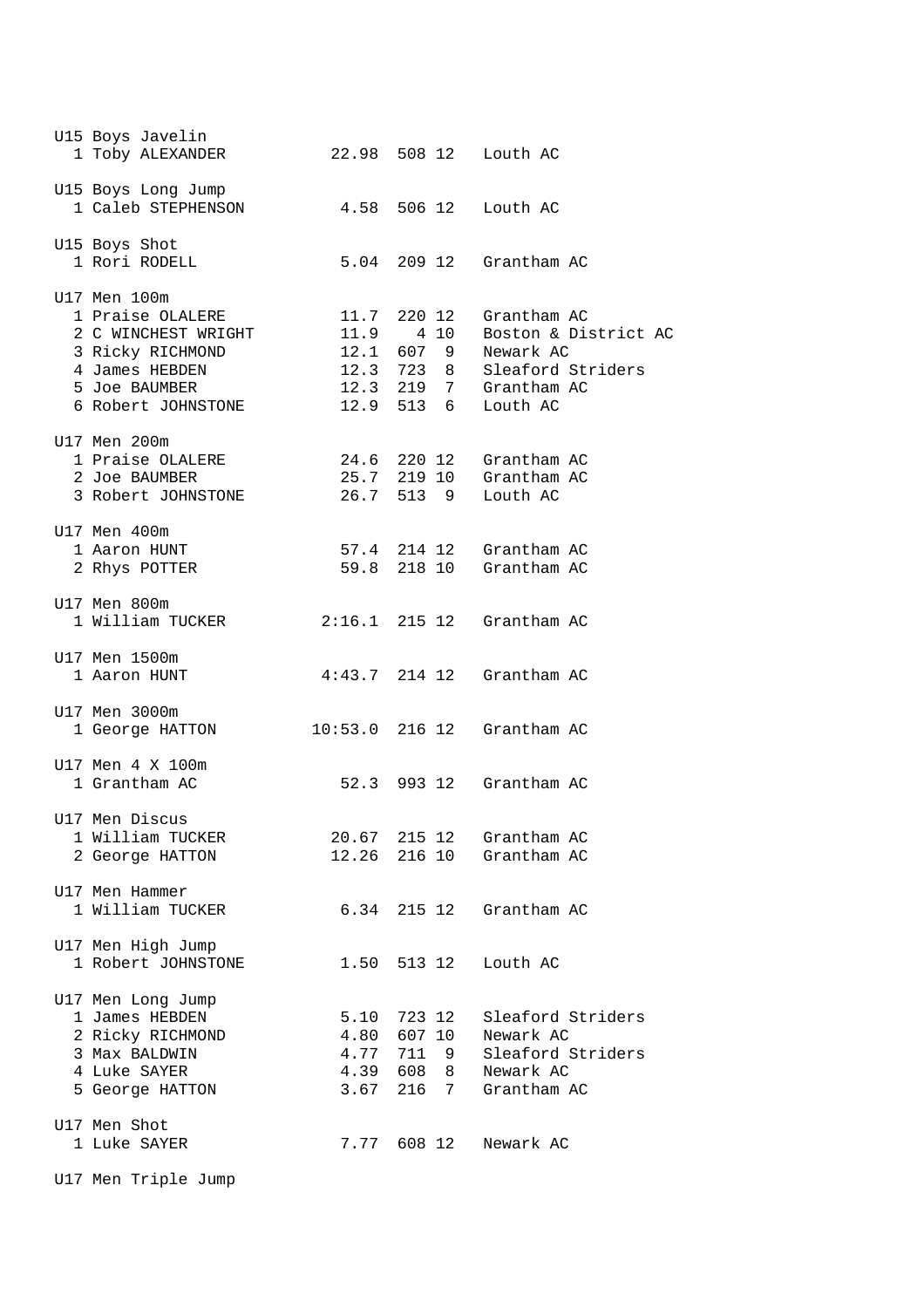| 1 James HEBDEN<br>2 Luke SAYER                                                                                         |                                                                    |                                                                                         | 10.54 723 12 Sleaford Striders<br>9.08 608 10 Newark AC                                                              |
|------------------------------------------------------------------------------------------------------------------------|--------------------------------------------------------------------|-----------------------------------------------------------------------------------------|----------------------------------------------------------------------------------------------------------------------|
| U20 Men 100m<br>1 Jordon STOKES                                                                                        |                                                                    |                                                                                         | 11.6 223 12 Grantham AC                                                                                              |
| U20 Men 200m<br>1 Jordon STOKES                                                                                        |                                                                    |                                                                                         | 24.3 223 12 Grantham AC                                                                                              |
| U20 Men Discus<br>1 Owen PENTON-VOAK                                                                                   |                                                                    |                                                                                         | 31.93 225 12 Grantham AC                                                                                             |
| U20 Men Hammer<br>1 Owen PENTON-VOAK                                                                                   |                                                                    |                                                                                         | 31.11 225 12 Grantham AC                                                                                             |
| U20 Men Javelin<br>1 Owen PENTON-VOAK                                                                                  |                                                                    |                                                                                         | 20.83 225 12 Grantham AC                                                                                             |
| U20 Men Shot<br>1 Owen PENTON-VOAK                                                                                     |                                                                    |                                                                                         | 8.89 225 12 Grantham AC                                                                                              |
| SEN Men 100m<br>1 Peter BEAUMONT<br>2 Ian WORRALL<br>3 Liam BAGGULEY                                                   |                                                                    |                                                                                         | 13.4 668 12 Newark AC<br>13.6 228 10 Grantham AC<br>16.4 682 9 Newark AC                                             |
| SEN Men 200m<br>1 Stuart SMITH                                                                                         |                                                                    |                                                                                         | 25.0 2 12 Boston & District AC                                                                                       |
| SEN Men 400m<br>1 Stuart SMITH<br>2 Peter BEAUMONT<br>3 Liam BAGGULEY                                                  |                                                                    |                                                                                         | 58.1 2 12 Boston & District AC<br>63.1 668 10 Newark AC<br>82.1 682 9 Newark AC                                      |
| SEN Men 800m<br>1 Aidan MCCLURE<br>2 Gareth OWENS<br>3 Arthur SHORT                                                    |                                                                    |                                                                                         | 2:23.3 14 12 Boston & District AC<br>2:28.0 670 10 Newark AC<br>2:48.4 234 9 Grantham AC                             |
| SEN Men 1500m<br>1 Aidan MCCLURE<br>2 Arthur SHORT<br>3 Mark TUCKER<br>4 Chris HUNT<br>5 Liam BAGGULEY                 |                                                                    | $5:08.4$ 14 12<br>$5:25.0$ 234 10<br>$6:05.4$ 241 9<br>$6:12.7$ 231 0<br>$6:20.6$ 682 8 | Boston & District AC<br>Grantham AC<br>Grantham AC<br>Grantham AC<br>Newark AC                                       |
| SEN Men 3000m<br>1 Ian BAILEY<br>2 Alan OLIVER<br>3 Arthur SHORT<br>4 Aidan MCCLURE<br>5 Mark TUCKER<br>6 Jack SMEDLEY | 9:33.1<br>9:40.6<br>11:05.8<br>11:14.2<br>13:01.9 241 7<br>13:30.7 | 718 12<br>719 10<br>234 9<br>14 8<br>15 6                                               | Sleaford Striders<br>Sleaford Striders<br>Grantham AC<br>Boston & District AC<br>Grantham AC<br>Boston & District AC |
| SEN Men Discus<br>1 Stuart SMITH<br>2 Philip GARNER<br>3 Craig RODWELL<br>4 Chris BAINBRIDGE<br>5 Mark ATKIN           | 43.43<br>32.91<br>32.13<br>31.56                                   | 2 12<br>230 10<br>6759<br>31.83 240 8<br>229 0                                          | Boston & District AC<br>Grantham AC<br>Newark AC<br>Grantham AC<br>Grantham AC                                       |